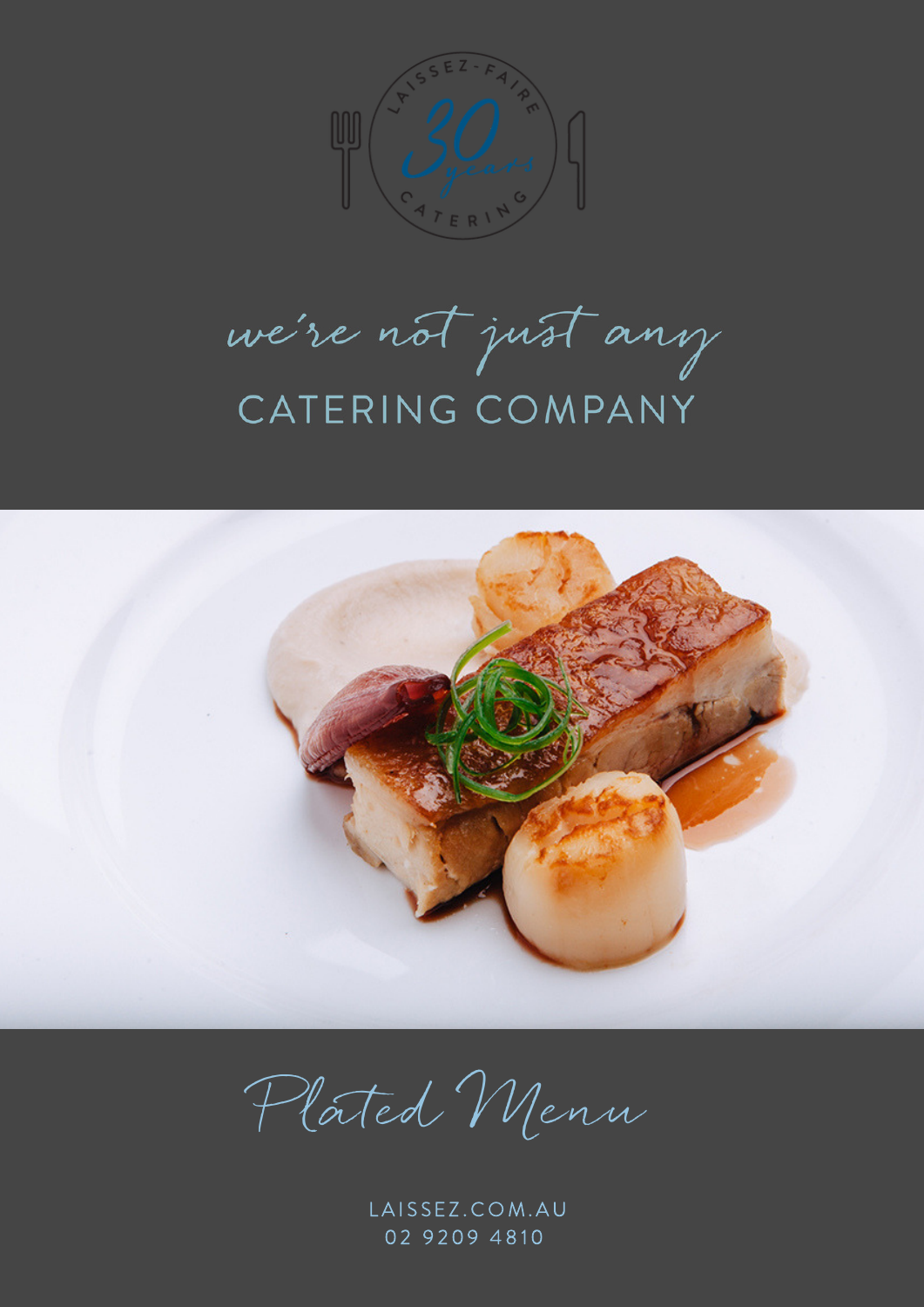Plated Menu

All plated menus are served with warm sourdough rolls. Our bread is served with organic butter or extra virgin olive oil to the table.

# CHEF'S CANAPES

- Peking duck pancakes with hoisin sauce and scallion
- Mushroom, truffle and parmesan arancini ball (v)
- Moroccan rubbed lamb and fetta sausage rolls, chilli tzatziki dip

# ENTREÉ - PLEASE SELECT 1

- Flaked roasted king salmon, watercress, edamame, fennel fonds, artichokes, poached garlic cream sauce (gf)
- Lemon myrtle infused apple cider pickled prawn and mussels, fennel fonds, endive salad (gf, lf)
- Wagyu Bresaola, dried tomato, pickled celery root and red sorrel salad, Illawarra plum jam, parmesan crisp (gf)
- Shredded duckling, salad of shiitake, snow pea, shredded cabbage, crisp shallots, pistachio, orange glaze (gf)
- Pork belly, cauliflower moose, medjool date and pineapple salad, fennel pollen, maple glaze
- Confit sea scallops, roasted cherry tomato "summer" puttanesca, blood sausage, sea blight
- Seared lamb fillet, warm olives and feta, sauce piquant (gf)
- Steamed tofu disc, blistered heirloom tomato medley, basil oil (vn)

# MAIN - PLEASE SELECT 2 TO BE SERVED ALTERNATELY

- Lemon pepper spiced Hiramasa kingfish, roasted cherry tomato meddle with olive cheeks, baby capers and lemon thyme (gf,lf)
- NZ Crisp skinned Ora salmon fillet, braised radicchio, fennel and artichokes, barrel aged balsamic (gf,lf)
- Organic corn fed chicken breast almond crusted, braised yellow butter beans, tomato cheeks and basil (gf)
- Spiced duck breast, crushed chickpea and winter vegetable jambalaya, crisp noodles
- Lamb shoulder 12 hour slow cooked, smoked ham hock du Puy lentils, raisin spiced lamb jus (gf)
- Dijon crusted Wagyu rump, soft gorgonzola polenta, sautéed mushroom herb jus (gf)
- Roasted winter vegetable tian, chimichurri tomato and edamame (vn)

# DESSERT - PLEASE SELECT 1

- Selection of Australian cheese, gr apes, lavosh, quince paste
- Baked lemon pudding, lavender cream, blueberry compote
- Lavender panna cotta, vanilla sable, coconut sugar
- Caramelised pear tarte tatin, candied walnut, brandy anglaise
- Chocolate fondant, sour cherry compote, double cream
- Rhubarb crème brûlée, rose water pistachio meringue (gf)

### APRES

After your meal, you are served organic and sustainable coffee and a selection of fine teas.